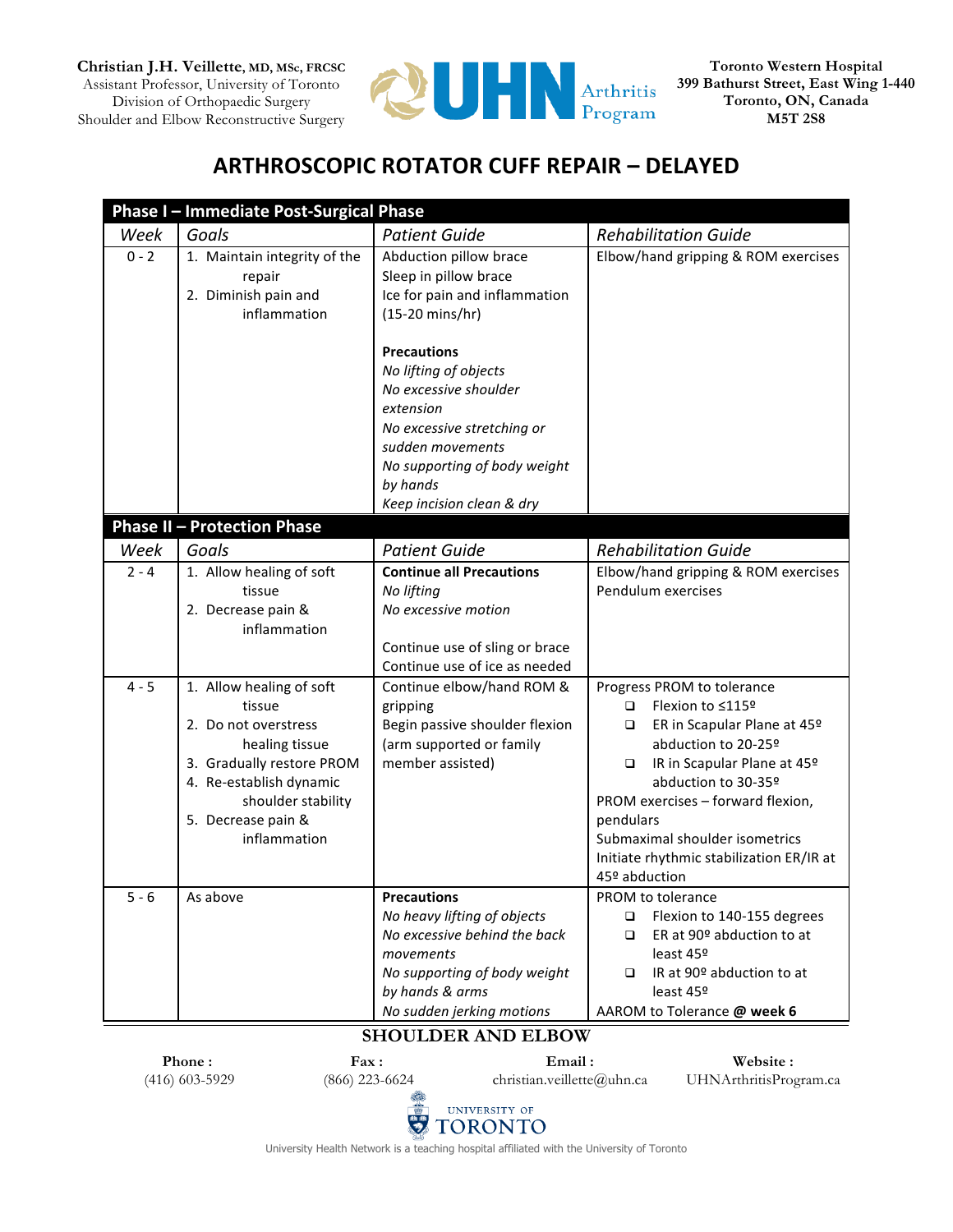**Christian J.H. Veillette, MD, MSc, FRCSC**

Assistant Professor, University of Toronto Division of Orthopaedic Surgery Shoulder and Elbow Reconstructive Surgery



**Toronto Western Hospital 399 Bathurst Street, East Wing 1-440 Toronto, ON, Canada M5T 2S8**

|           |                                         |                               | Flexion (continue use of arm<br>$\Box$   |
|-----------|-----------------------------------------|-------------------------------|------------------------------------------|
|           |                                         |                               | support)                                 |
|           |                                         |                               | ER/IR in Scapular Plane at 45º<br>$\Box$ |
|           |                                         | May use heat prior to         | abduction                                |
|           |                                         | exercises                     | ER/IR at 90º abduction<br>$\Box$         |
|           |                                         |                               | Dynamic and rhythmic stabilization       |
|           |                                         | Continue all exercises        | drills                                   |
|           |                                         | Continue use of ice as needed | ER/IR in Scapular Plane                  |
|           |                                         |                               | Flexion/Extension at 100º flexion and    |
|           |                                         |                               | 125º flexion                             |
|           |                                         |                               |                                          |
|           |                                         |                               | Initiate scapular isometrics             |
|           |                                         | May use pool for light AROM   | Initiate ER/IR with tubing at 0º of      |
|           |                                         | exercises                     | abduction (towel roll)                   |
|           |                                         | (e.g. sculling)               | Rhythmic stabilization exercises         |
|           |                                         |                               | (flexion 45, 90, 125 degrees) (ER/IR)    |
|           | Phase III - Intermediate Phase          |                               |                                          |
| Week      | Goals                                   | <b>Patient Guide</b>          | <b>Rehabilitation Guide</b>              |
| $7 - 14$  | 1. Gradually restore full               | <b>Precautions</b>            | Continue AAROM and stretching            |
|           | PROM (Week 8)                           | As above                      | exercises for movements that are not     |
|           | 2. Full Active ROM (Week                |                               | full (flexion & ER at 90 º abd)          |
|           | $10-12)$                                | May use heat prior to         | Initiate AROM exercises - flexion        |
|           | 3. Maintain full passive                | exercises                     | scapular plane & abd                     |
|           | <b>ROM</b>                              |                               | Progress isotonics: ER tubing, side-     |
|           | 4. Dynamic shoulder                     |                               | lying IR, prone rowing, prone            |
|           | stability                               |                               | horizontal abduction (bent elbow);       |
|           | 5. Gradually restore                    |                               | prone extension; elbow flexion &         |
|           | shoulder strength                       |                               | extension; lateral raises, full can in   |
|           | 6. Gradual return to                    |                               | scapular plane                           |
|           |                                         |                               |                                          |
|           | functional                              |                               | Continue dynamic stabilization drills    |
|           | activities                              |                               | Weeks 10-12: Therapist may initiate      |
|           |                                         |                               | isotonic resistance                      |
|           |                                         |                               | (1 lb wt.) during flexion and            |
|           |                                         |                               | abduction* If non-painful normal         |
|           |                                         |                               | motion is exhibited!                     |
|           |                                         |                               | Progress strengthening program           |
|           |                                         |                               | (increase 1 lb/10days *non-painful)      |
|           |                                         |                               | Self capsular stretches (14 weeks)       |
|           | Phase IV - Advanced Strengthening Phase |                               |                                          |
| Week      | Goals                                   | <b>Patient Guide</b>          | <b>Rehabilitation Guide</b>              |
|           | 1. Maintain full non-painful            | Continue all exercises        | Continue ROM & stretching to             |
| $15 - 22$ | <b>ROM</b>                              |                               | maintain full ROM                        |
|           | 2. Enhance functional use of            |                               | Progress shoulder strengthening          |
|           | UE                                      |                               | exercises                                |
|           | 3. Improve muscular                     |                               | Fundamental shoulder exercises           |
|           |                                         |                               |                                          |

## **SHOULDER AND ELBOW**

**Phone :** (416) 603-5929

**Fax :** (866) 223-6624

**Email :** christian.veillette@uhn.ca

**Website :** UHNArthritisProgram.ca



University Health Network is a teaching hospital affiliated with the University of Toronto